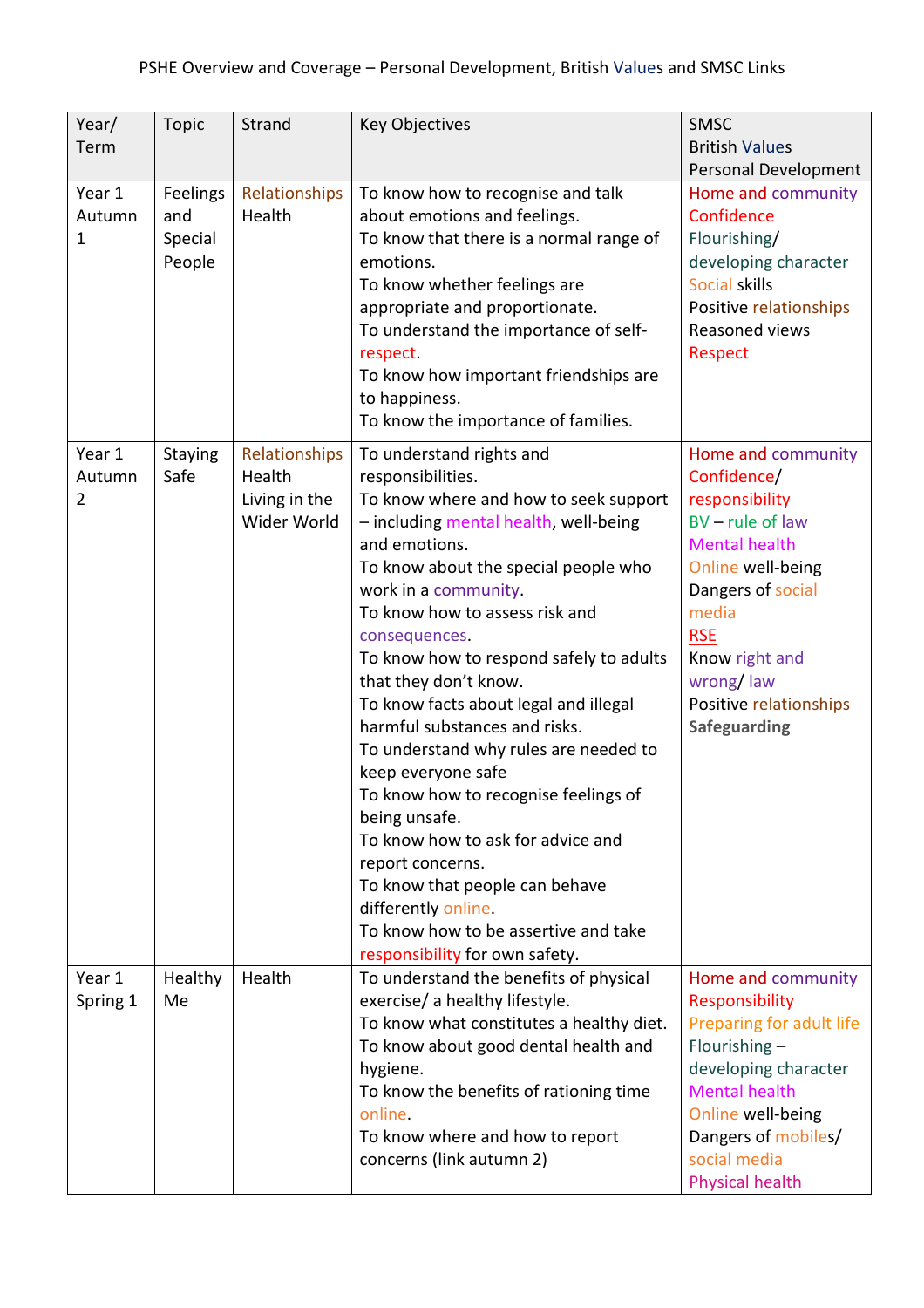|          |                |                                 | To know about safe and unsafe exposure                                              | <b>Safeguarding</b>      |
|----------|----------------|---------------------------------|-------------------------------------------------------------------------------------|--------------------------|
|          |                |                                 | to the sun.                                                                         |                          |
|          |                |                                 | To know simple self-care techniques.                                                |                          |
|          |                |                                 | To be able to recognise early signs of                                              |                          |
|          |                |                                 | physical illness.                                                                   |                          |
| Year 1   | All            | Health                          | To understand the benefits of physical                                              | Home and community       |
| Spring 2 | Around         | Living in the                   | exercise/community service on health                                                | <b>Resilience and</b>    |
|          | Us             | Wider World                     | and mental well-being.                                                              | responsibility           |
|          |                |                                 | To understand how common household                                                  | Preparing for adult life |
|          |                |                                 | items can be reused.                                                                | <b>Inclusiveness</b>     |
|          |                |                                 | To help construct and follow rules, and                                             | BV - democracy, rule     |
|          |                |                                 | understand how these help.                                                          | of law, mutual respect   |
|          |                |                                 | To know how rules and laws protect                                                  | <b>Mental health</b>     |
|          |                |                                 | them and others.                                                                    | Right/ wrong and the     |
|          |                |                                 | To know how they can contribute to life                                             | law                      |
|          |                |                                 | in the classroom and school.                                                        | Consequences and         |
|          |                |                                 |                                                                                     | reasoned views           |
|          |                |                                 |                                                                                     | Community                |
|          |                |                                 |                                                                                     | Common values and        |
|          |                |                                 |                                                                                     | parliamentary system     |
| Year 1   | Money          | Living in the                   | To know that money comes from                                                       | Responsibility           |
| Summer   | <b>Matters</b> | Wider World                     | different sources and can be used for                                               | Preparing for adult life |
| 1        |                |                                 | different purposes.                                                                 | BV - Individual Liberty  |
|          |                |                                 | To know the role that money plays in                                                | <b>Careers link</b>      |
|          |                |                                 | their lives and how to keep it safe.                                                | Decision making          |
|          |                |                                 |                                                                                     | Confidence               |
| Year 1   |                |                                 | Consolidation of year 1 objectives; additional links to British Values and Personal |                          |
| Summer   |                | Development needs of the cohort |                                                                                     |                          |
| 2        |                |                                 |                                                                                     |                          |

| Year/<br>Term | <b>Topic</b>     | Strand        | <b>Key Objectives</b>                | <b>Cultural Capital</b><br><b>SMSC</b><br><b>British Values</b><br>Personal<br>Development |
|---------------|------------------|---------------|--------------------------------------|--------------------------------------------------------------------------------------------|
| Year 2        | <b>Different</b> | Relationships | To understand that families are      | Home and                                                                                   |
| Autumn        | Types of         |               | important when growing up.           | community                                                                                  |
| 1             | <b>Families</b>  |               | To know that families can be         | Preparing for adult                                                                        |
|               |                  |               | different.                           | life                                                                                       |
|               |                  |               | To understand the characteristics of | <b>Inclusiveness</b>                                                                       |
|               |                  |               | healthy family life.                 | $BV$ – rule of law/                                                                        |
|               |                  |               | To know that stable, caring          | mutual respect and                                                                         |
|               |                  |               | relationships may be of different    | tolerance                                                                                  |
|               |                  |               | types.                               | Flourishing $-$                                                                            |
|               |                  |               | To be able to recognise if family    | developing character                                                                       |
|               |                  |               | relationships are making them feel   | <b>Mental health</b>                                                                       |
|               |                  |               | unhappy or unsafe.                   | <b>Physical health</b>                                                                     |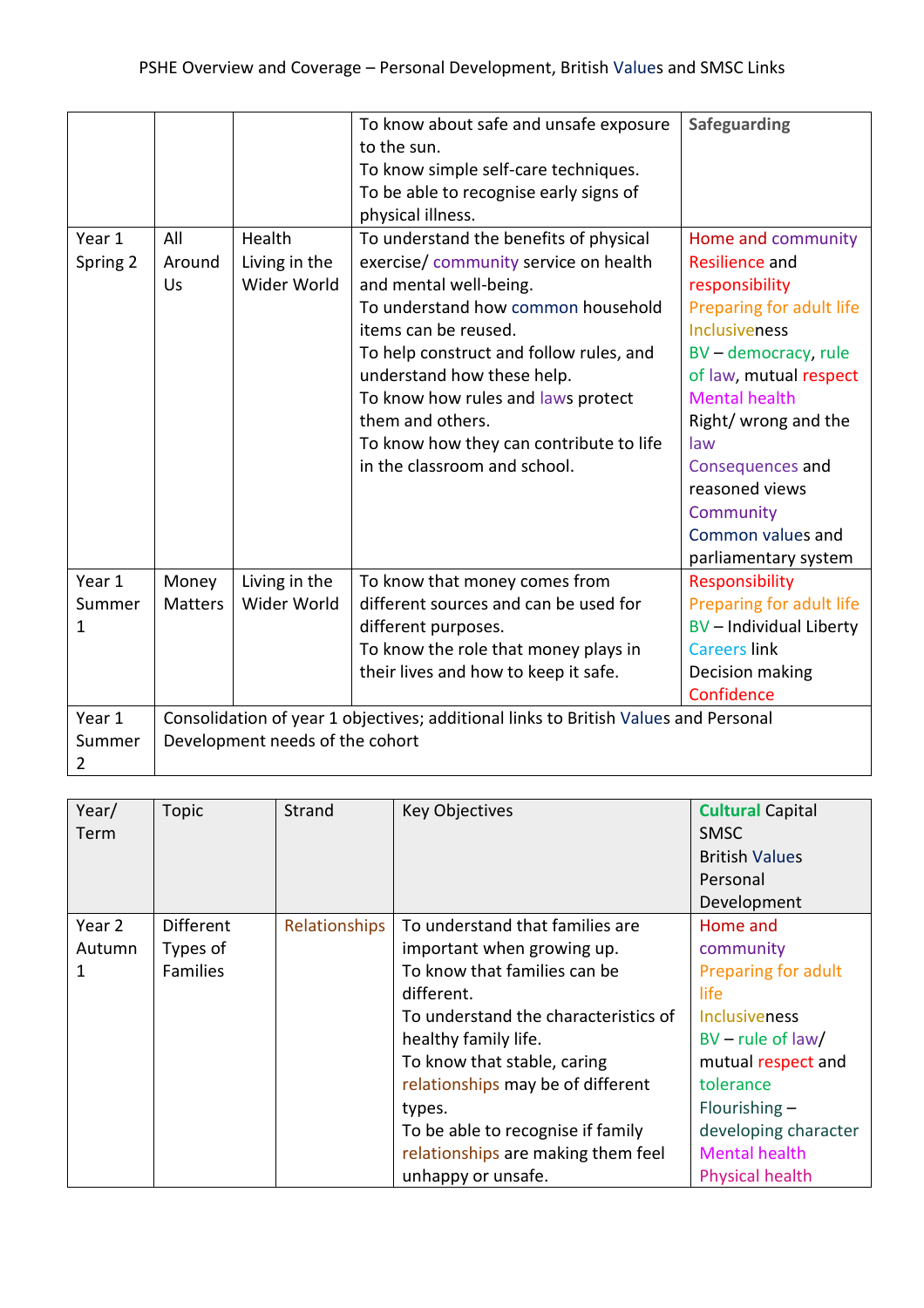|                                    |                          |                         | To know that marriage represents a<br>legal and formal commitment                                                                                                                                                                                                                                                                                                                                                                                                                                                    | Reflect own beliefs<br><b>Respect faiths</b><br><b>Cultural range</b><br>Value things in<br>common                                                                                                                                                                                                                                             |
|------------------------------------|--------------------------|-------------------------|----------------------------------------------------------------------------------------------------------------------------------------------------------------------------------------------------------------------------------------------------------------------------------------------------------------------------------------------------------------------------------------------------------------------------------------------------------------------------------------------------------------------|------------------------------------------------------------------------------------------------------------------------------------------------------------------------------------------------------------------------------------------------------------------------------------------------------------------------------------------------|
| Year 2<br>Autumn<br>$\overline{2}$ | Healthy<br><b>Bodies</b> | Relationships<br>Health | To know the facts and science<br>relating to allergies, immunisation<br>and vaccination.<br>To know the characteristics and<br>benefits of an active lifestyle.<br>To know simple self-care techniques.<br>To know the importance of building<br>exercise into daily routines.<br>To understand the importance of<br>sufficient good quality sleep.<br>To know about personal hygiene.<br>To know that each person's body<br>belongs to them and the difference<br>between appropriate and<br>inappropriate contact. | Law<br>Home and<br>community<br>Respect<br>Preparing for adult<br>life<br><b>Mental health</b><br><b>Physical health</b><br><b>RSE</b><br><b>Influences</b><br><b>Right and wrong</b><br>Positive relationships<br><b>Safeguarding</b>                                                                                                         |
| Year <sub>2</sub><br>Spring 1      | Feeling<br>Included      | Relationships<br>Health | To know the characteristics of<br>friendships.<br>To understand that there is a normal<br>range of emotions.<br>To know that healthy friendships are<br>positive.<br>To know the conventions of courtesy<br>and manners.<br>To know that friendships have ups<br>and downs.<br>To know how to recognise who to<br>trust and not to trust.<br>To understand that they can expect<br>to be treated with respect.<br>To know the importance of<br>respecting others.                                                    | Home and<br>community<br>Confidence,<br>resilience,<br>responsibility and<br>respect<br>Preparing for adult<br>life<br><b>BV-Mutual respect</b><br>and tolerance<br>Flourishing-<br>developing character<br><b>Mental health</b><br><b>Readiness for next</b><br>phase<br>Value things in<br>common<br>Social skills<br>Positive relationships |
| Year 2<br>Spring 2                 | Healthy<br>Minds         | Health                  | To understand that mental health<br>and well-being is a normal part of<br>daily life.<br>To know that there is a normal range<br>of emotions.                                                                                                                                                                                                                                                                                                                                                                        | Home and<br>community<br>Responsibility<br>Preparing for adult<br>life<br><b>Mental health</b><br>Online well-being                                                                                                                                                                                                                            |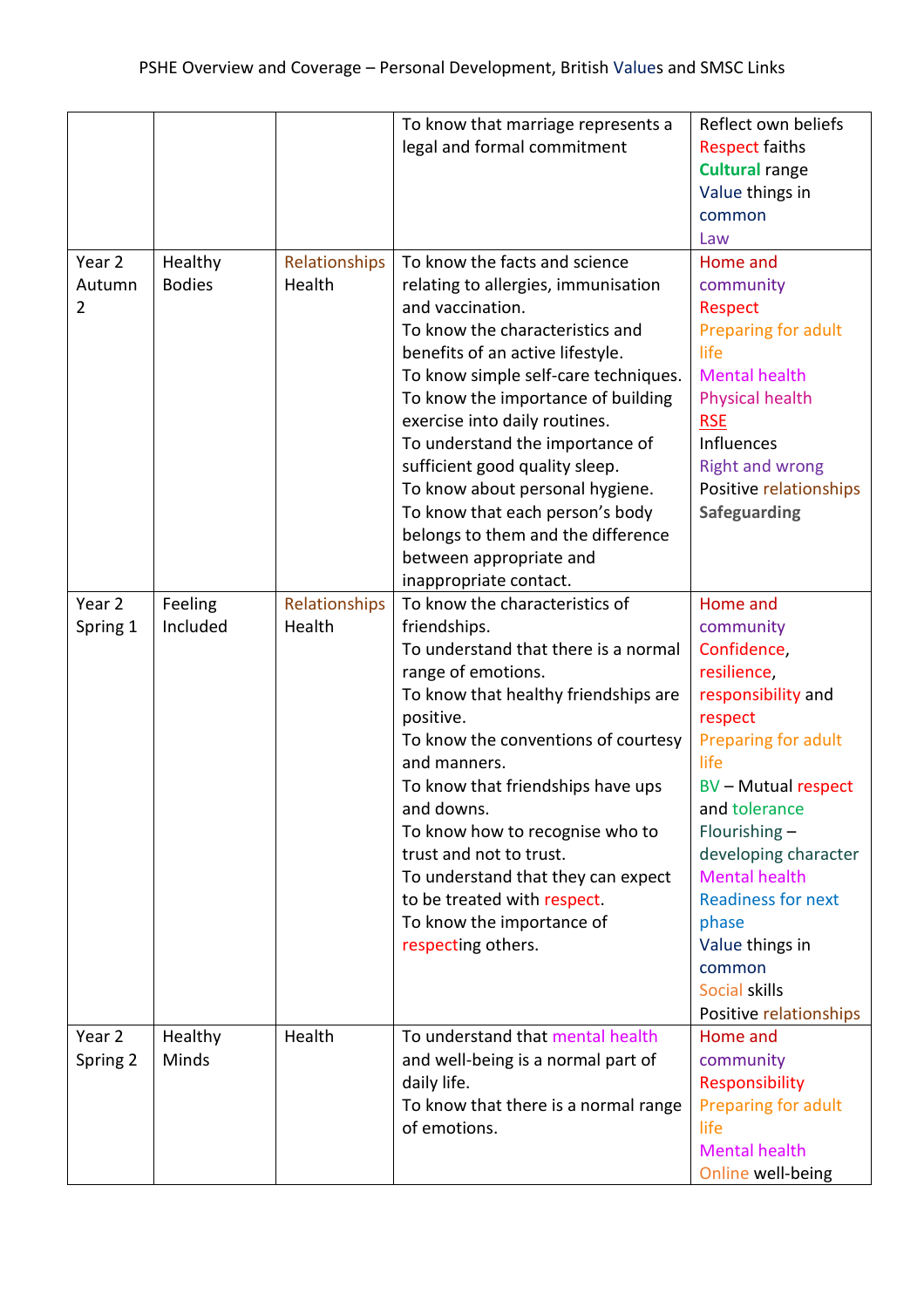|                |                |                                 | To understand why some social                                                       | Dangers of social         |
|----------------|----------------|---------------------------------|-------------------------------------------------------------------------------------|---------------------------|
|                |                |                                 | media and computer games are age                                                    | media                     |
|                |                |                                 | restricted.                                                                         | <b>Physical health</b>    |
|                |                |                                 | To know simple self-care techniques.                                                | <b>Right and wrong</b>    |
|                |                |                                 | To know how to just whether                                                         | Social skills             |
|                |                |                                 | feelings are appropriate/                                                           |                           |
|                |                |                                 | proportionate.                                                                      |                           |
|                |                |                                 | To know simple self-care techniques.                                                |                           |
|                |                |                                 | To understand that isolation and                                                    |                           |
|                |                |                                 | loneliness can affect children.                                                     |                           |
| Year 2         | Caring for the | Relationships                   | To know the benefits of physical                                                    | Home and                  |
| Summer         | Environment    | Health                          | exercise.                                                                           | community                 |
| 1              | and Social     | Living in the                   | To understand the importance of                                                     | <b>Respect</b>            |
|                | Responsibility | Wider World                     | respecting others.                                                                  | Responsibility            |
|                |                |                                 | To know what improves                                                               | Preparing for adult       |
|                |                |                                 | environments.                                                                       | life                      |
|                |                |                                 |                                                                                     | BV - mutual respect       |
|                |                |                                 |                                                                                     | and tolerance/ rule       |
|                |                |                                 |                                                                                     | of law                    |
|                |                |                                 |                                                                                     | <b>Physical health</b>    |
|                |                |                                 |                                                                                     | <b>Readiness for next</b> |
|                |                |                                 |                                                                                     | phase                     |
|                |                |                                 |                                                                                     | Value things in           |
|                |                |                                 |                                                                                     | common                    |
|                |                |                                 |                                                                                     | <b>Right and wrong</b>    |
|                |                |                                 |                                                                                     | Community                 |
|                |                |                                 |                                                                                     | Consequences              |
|                |                |                                 |                                                                                     | Reasoned views            |
| Year 2         |                |                                 | Consolidation of year 2 objectives; additional links to British Values and Personal |                           |
| Summer         |                | Development needs of the cohort |                                                                                     |                           |
| $\overline{2}$ |                |                                 |                                                                                     |                           |

| Year/<br>Term | <b>Topic</b>         | Strand        | <b>Key Objectives</b>                | <b>Cultural Capital</b><br><b>SMSC</b><br><b>British Values</b><br>Personal |
|---------------|----------------------|---------------|--------------------------------------|-----------------------------------------------------------------------------|
|               |                      |               |                                      | Development                                                                 |
| Year 3        | <b>Safety Online</b> | Relationships | To recognise that the internet is an | Home and                                                                    |
| Autumn        |                      | Health        | integral part of life.               | community                                                                   |
| 1             |                      |               | To recognise that the internet can   | Confidence,                                                                 |
|               |                      |               | also be negative.                    | resilience.                                                                 |
|               |                      |               | To understand that people can        | responsibility and                                                          |
|               |                      |               | behave differently online.           | respect                                                                     |
|               |                      |               | To understand the importance of      | Preparing for adult                                                         |
|               |                      |               | keeping personal information         | life                                                                        |
|               |                      |               | private.                             | BV - Rule of law                                                            |
|               |                      |               |                                      | <b>Mental health</b>                                                        |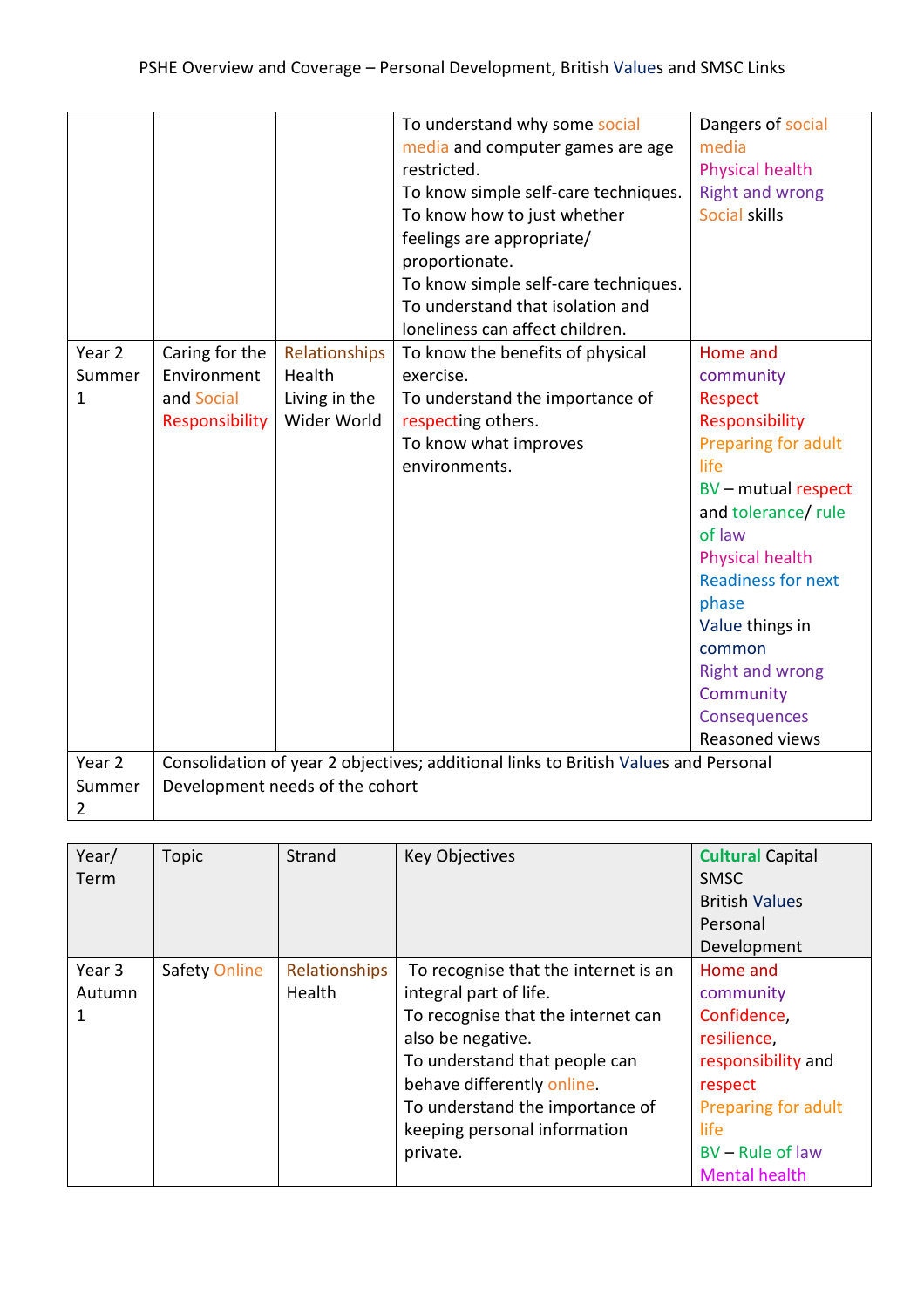|        |              |               | To understand how information and     | <b>RSE</b>                |
|--------|--------------|---------------|---------------------------------------|---------------------------|
|        |              |               | data is shared.                       | <b>Right and wrong</b>    |
|        |              |               | To learn about the concepts of        | Law                       |
|        |              |               | privacy.                              | Consequences              |
|        |              |               | To learn how to respond safely and    | Reasoned views            |
|        |              |               | appropriately to adult they don't     | Positive relationships    |
|        |              |               | know.                                 | Online well-being         |
|        |              |               | To learn how to critically consider   | Dangers of mobile/        |
|        |              |               | online friendships.                   | social media              |
|        |              |               | To understand that the same           | <b>Safeguarding</b>       |
|        |              |               | principles apply to online and real   |                           |
|        |              |               | life relationships.                   |                           |
|        |              |               | To understand what sort of            |                           |
|        |              |               | boundaries are appropriate.           |                           |
|        |              |               | To know about the benefits of         |                           |
|        |              |               | rationing the time spent online.      |                           |
|        |              |               | To know why social media and          |                           |
|        |              |               | games have age restrictions.          |                           |
|        |              |               | To know about the rules and           |                           |
|        |              |               | principles of keeping safe online.    |                           |
|        |              |               | To know where and how to seek         |                           |
|        |              |               | support.                              |                           |
|        |              |               | To know where and how to report       |                           |
|        |              |               | concerns.                             |                           |
|        |              |               | To learn how to ask for advice.       |                           |
| Year 3 | Celebrating  | Relationships | To understand that mental well-       | Home and                  |
| Autumn | Achievements | Health        | being is a normal part of daily life. | community                 |
| 2      | and Being    |               | To know that all achievements         | Confidence,               |
|        | Resilient    |               | should be celebrated.                 | resilience,               |
|        |              |               | To understand that it's important to  | responsibility and        |
|        |              |               | have aspirations and goals.           | respect                   |
|        |              |               | To learn to judge whether feelings    | Preparing for adult       |
|        |              |               | and behaviours are appropriate and    | life                      |
|        |              |               | proportionate.                        | <b>Equal opportunity</b>  |
|        |              |               | To learn how to recognise and talk    | and inclusiveness         |
|        |              |               | about emotions.                       | <b>BV-Mutual Respect</b>  |
|        |              |               | To learn where and how to seek        | and Tolerance             |
|        |              |               | support for mental health.            | Flourishing-              |
|        |              |               | To understand that it is common for   | developing character      |
|        |              |               | people to experience mental ill       | <b>Mental health</b>      |
|        |              |               | health.                               | <b>Readiness for next</b> |
|        |              |               | To learn the benefits of physical     | phase                     |
|        |              |               | exercise.                             | Respect faiths/           |
|        |              |               | To understand the characteristics of  | beliefs                   |
|        |              |               | healthy family life.                  | Imagination               |
|        |              |               | To learn simple self-care techniques. | Influences                |
|        |              |               |                                       | <b>Cultural range</b>     |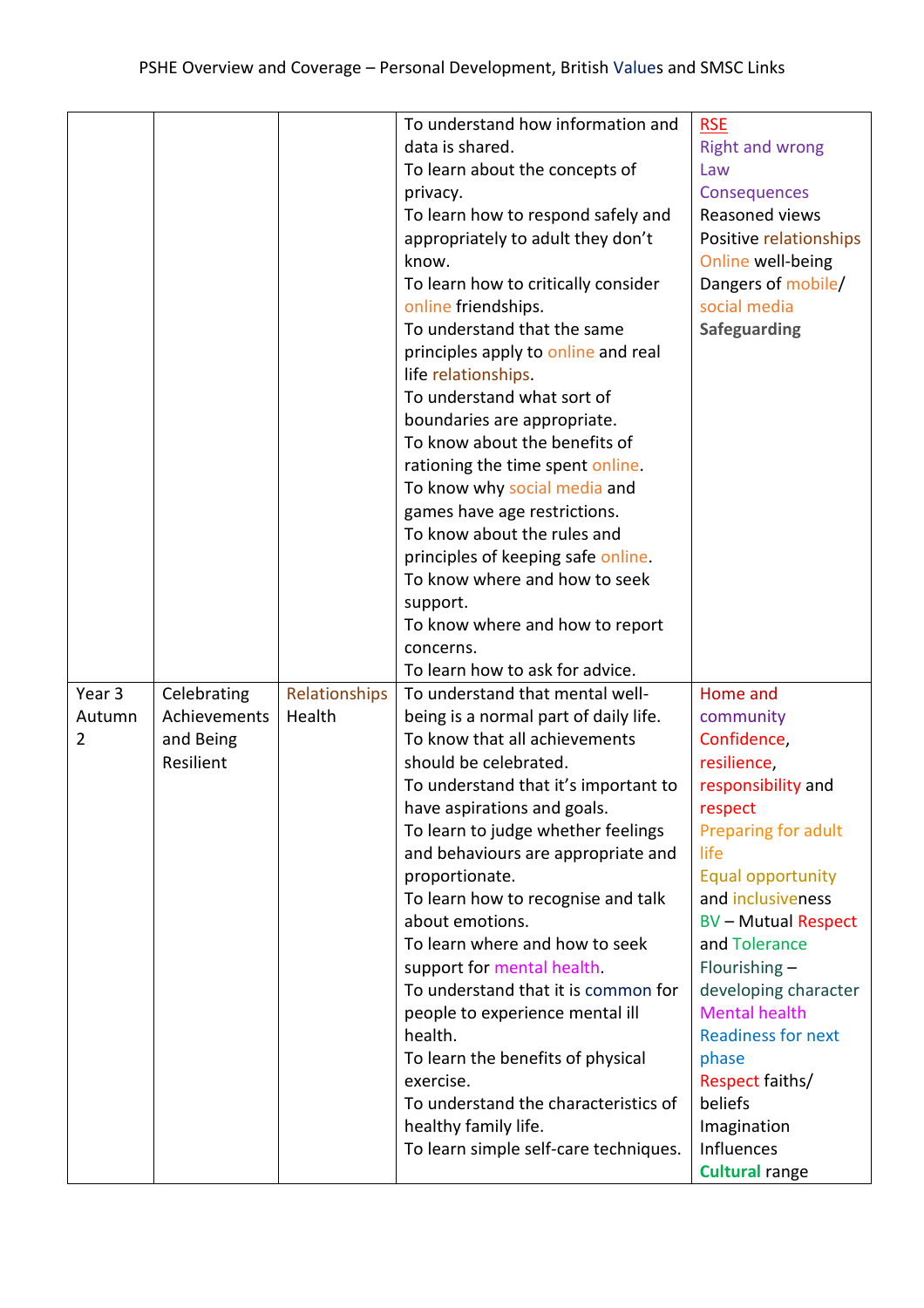|          |               |               |                                      | Value things in<br>common |
|----------|---------------|---------------|--------------------------------------|---------------------------|
|          |               |               |                                      | Social skills             |
| Year 3   | Being Part of | Health        | To understand why they belong to     | Home and                  |
| Spring 1 | a Community   | Living in the | different groups and communities.    | community                 |
|          |               | Wider World   | To help to construct and follow      | <b>Respect</b>            |
|          |               |               | rules.                               | Preparing for adult       |
|          |               |               | To understand what being part of a   | life                      |
|          |               |               | community means.                     | Equal opportunity/        |
|          |               |               | To understand the benefits of        | inclusiveness             |
|          |               |               | physical exercise.                   | BV - mutual respect       |
|          |               |               | To understand what improves and      | and tolerance             |
|          |               |               | harms the environment.               | Flourishing $-$           |
|          |               |               |                                      | developing character      |
|          |               |               |                                      | <b>Physical health</b>    |
|          |               |               |                                      | Influences                |
|          |               |               |                                      | <b>Cultural range</b>     |
|          |               |               |                                      | Value things in           |
|          |               |               |                                      | common                    |
|          |               |               |                                      | Social skills             |
| Year 3   | Exercise      | Health        | To understand the characteristics    | Home and                  |
| Spring 2 |               |               | and benefits of an active lifestyle. | community                 |
|          |               |               | To understand the risks of an        | Confidence and            |
|          |               |               | inactive lifestyle.                  | resilience                |
|          |               |               | To know about simple self-care       | Preparing for adult       |
|          |               |               | techniques.                          | life                      |
|          |               |               | To know the benefit of physical      | <b>Mental health</b>      |
|          |               |               | exercise.                            | <b>Physical health</b>    |
|          |               |               | To know how and when to seek         | <b>Safeguarding</b>       |
|          |               |               | support.                             |                           |
| Year 3   | Stereotypes   | Relationships | To understand stereotypes and how    | Home and                  |
| Summer   |               |               | they can be negative.                | community                 |
| 1        |               |               | To understand the importance of      | Confidence,               |
|          |               |               | respecting others.                   | resilience,               |
|          |               |               |                                      | responsibility and        |
|          |               |               |                                      | respect                   |
|          |               |               |                                      | Preparing for adult       |
|          |               |               |                                      | life                      |
|          |               |               |                                      | Equal opportunity/        |
|          |               |               |                                      | inclusiveness             |
|          |               |               |                                      | <b>BV-Mutual Respect</b>  |
|          |               |               |                                      | and Tolerance             |
|          |               |               |                                      | Reflect own beliefs/      |
|          |               |               |                                      | respect faiths            |
|          |               |               |                                      | Influences                |
|          |               |               |                                      | <b>Cultural range</b>     |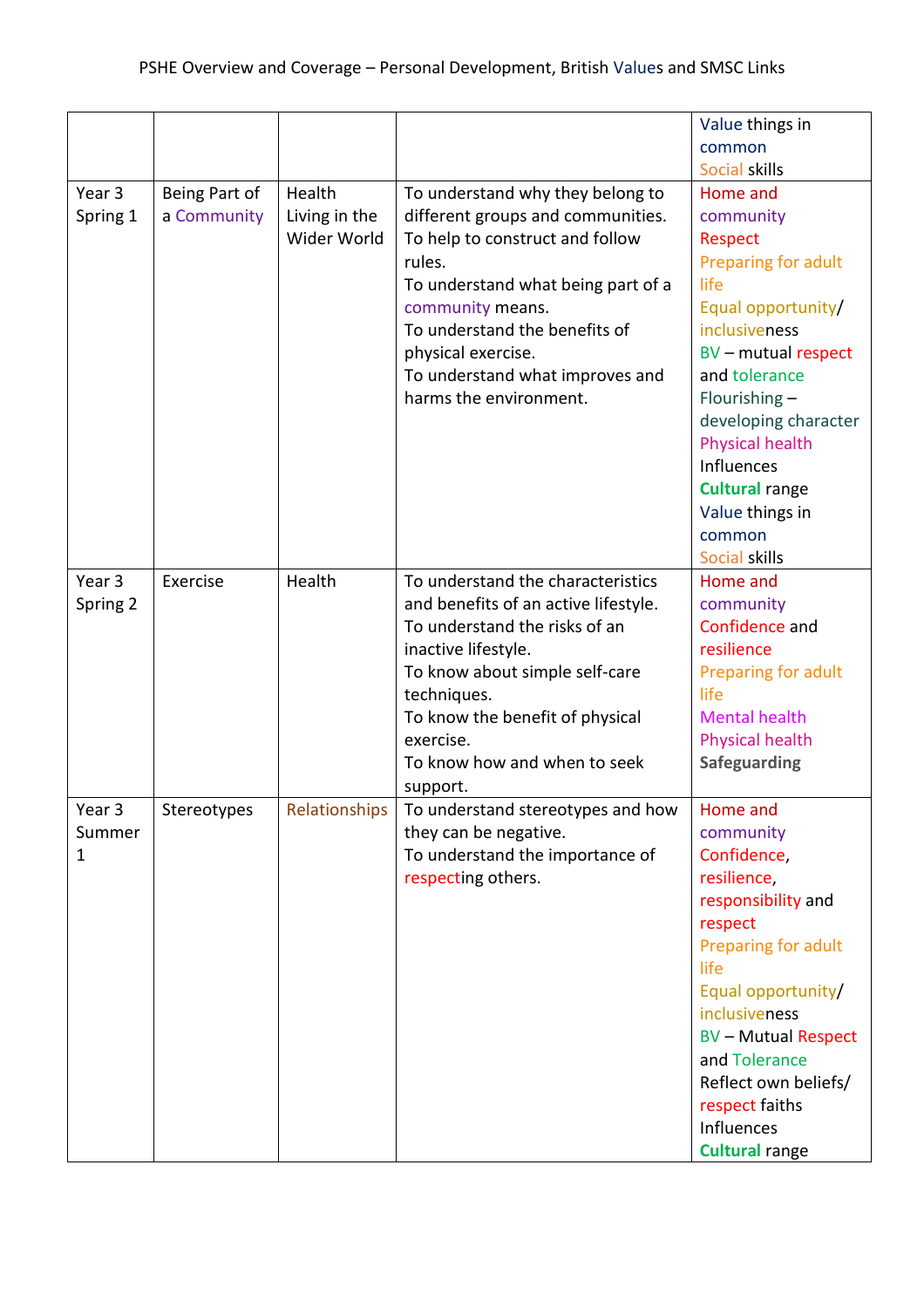|        |             |               |                                    | Value things in          |
|--------|-------------|---------------|------------------------------------|--------------------------|
|        |             |               |                                    | common                   |
|        |             |               |                                    | Social skills            |
| Year 3 | What I Like | Relationships | To know simple self-care           | Home and                 |
| Summer |             | Health        | techniques.                        | community                |
| 2      |             |               | To know how to recognise and talk  | Confidence,              |
|        |             |               | about emotions.                    | resilience,              |
|        |             |               | To know that there is a normal     | responsibility and       |
|        |             |               | range of emotions.                 | respect                  |
|        |             |               | To understand the importance of    | Preparing for adult      |
|        |             |               | respecting others.                 | life                     |
|        |             |               | To understand the importance of    | <b>Equal opportunity</b> |
|        |             |               | self respect.                      | and inclusiveness        |
|        |             |               | To understand the importance of    | BV - mutual respect      |
|        |             |               | permission seeking and giving.     | and tolerance            |
|        |             |               | To know that each person's body    | Flourishing $-$          |
|        |             |               | belongs to them.                   | developing character     |
|        |             |               | To know how to ask for advice.     | <b>Mental health</b>     |
|        |             |               | To know how to report concerns or  | <b>Right and wrong</b>   |
|        |             |               | abuse.                             | Law                      |
|        |             |               | To know how to recognise if family | Consequences             |
|        |             |               | relationships are making them      | Positive relationships   |
|        |             |               | unhappy/ unsafe.                   | <b>RSE</b>               |
|        |             |               |                                    | <b>Safeguarding</b>      |

| Year/<br>Term         | <b>Topic</b>                   | Strand                       | <b>Key Objectives</b>                                                                                                                                                                                                                                                     | <b>Cultural Capital</b><br><b>SMSC</b><br><b>British Values</b><br>Personal<br>Development |
|-----------------------|--------------------------------|------------------------------|---------------------------------------------------------------------------------------------------------------------------------------------------------------------------------------------------------------------------------------------------------------------------|--------------------------------------------------------------------------------------------|
| Year 4<br>Autumn<br>1 | Nutrition and<br>Dental Health | Health                       | To know what constitutes a healthy<br>diet.<br>To understand the characteristics of<br>a poor diet.<br>To know the principles of planning<br>and preparing healthy meals.<br>To recognise early signs of physical<br>illness.<br>To know the benefits of oral<br>hygiene. | Home<br>Responsibility<br><b>Physical health</b><br>Consequences                           |
| Year 4<br>Autumn<br>2 | Human Rights                   | Living in the<br>Wider World | To understand that there are basic<br>human rights.<br>To understand why and how laws<br>and rules protect them.<br>To understand that universal rights<br>are there to protect everyone.                                                                                 | Home and<br>community<br>Confidence,<br>resilience,<br>responsibility and<br>respect       |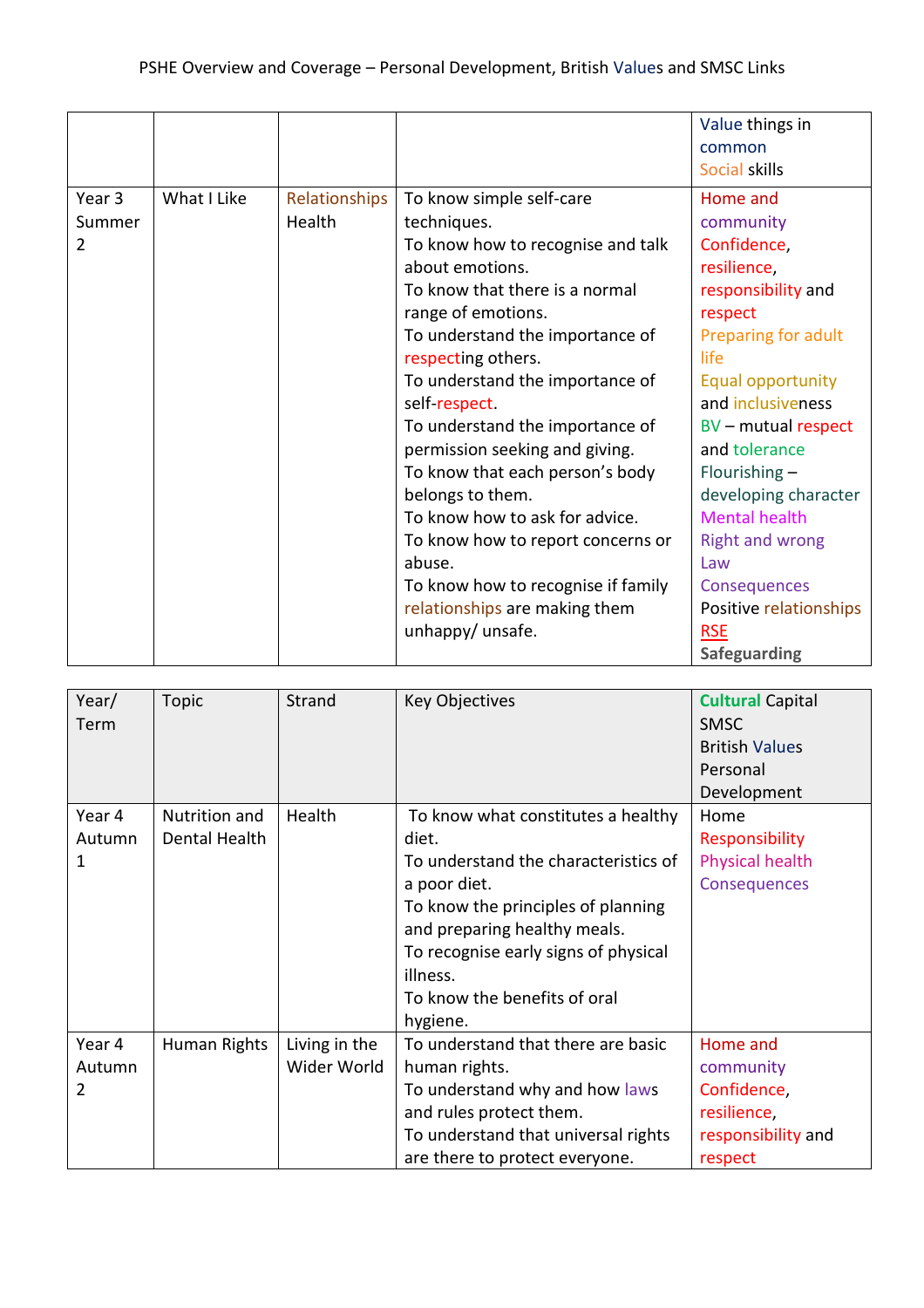|                    |                         |                                        | To realise the consequences of anti-<br>social behaviour.                                                                                                                                                                                                                                                                                                                                                                                                             | Preparing for adult<br>life<br>Equal opportunity/<br>inclusiveness<br>BV - democracy;<br>individual liberty;<br>rule of law; mutual<br>respect and<br>tolerance<br>Own beliefs<br>Value things in<br>common/<br>parliamentary<br>system<br><b>Right and wrong</b><br>Law and<br>consequences<br>Reasoned views<br>Social skills |
|--------------------|-------------------------|----------------------------------------|-----------------------------------------------------------------------------------------------------------------------------------------------------------------------------------------------------------------------------------------------------------------------------------------------------------------------------------------------------------------------------------------------------------------------------------------------------------------------|---------------------------------------------------------------------------------------------------------------------------------------------------------------------------------------------------------------------------------------------------------------------------------------------------------------------------------|
| Year 4<br>Spring 1 | Emergency<br>Situations | Health<br>Living in the<br>Wider World | To learn about special people who<br>work in the community.<br>To learn how to clearly and<br>efficiently contact the emergency<br>services.<br>To learn how to respond to fire<br>safety issues.<br>To identify water dangers.                                                                                                                                                                                                                                       | Home and<br>community<br>Preparing for adult<br>life<br><b>Physical health</b><br><b>Careers</b><br><b>Readiness for next</b><br>phase<br>Consequences<br>Safeguarding                                                                                                                                                          |
| Year 4<br>Spring 2 | Respect                 | Living in the<br>Wider World           | Relationships   To realise the importance of<br>friendships.<br>To identify the characteristics of<br>friendships.<br>To acquire skills to promote positive<br>friendships.<br>To understand how to report<br>feelings of being unsafe.<br>To appreciate the importance of<br>self respect.<br>To understand that relationships<br>have ups and downs.<br>To understand that healthy<br>relationships are positive.<br>To recognise who to trust and not to<br>trust. | Home and<br>community<br>Confidence,<br>resilience,<br>responsibility and<br>respect<br>Preparing for adult<br>life<br>BV - rule of law;<br>mutual respect and<br>tolerance<br><b>Mental health</b><br>Online well-being<br>Dangers of social<br>media<br><b>Physical health</b><br><b>RSE</b>                                  |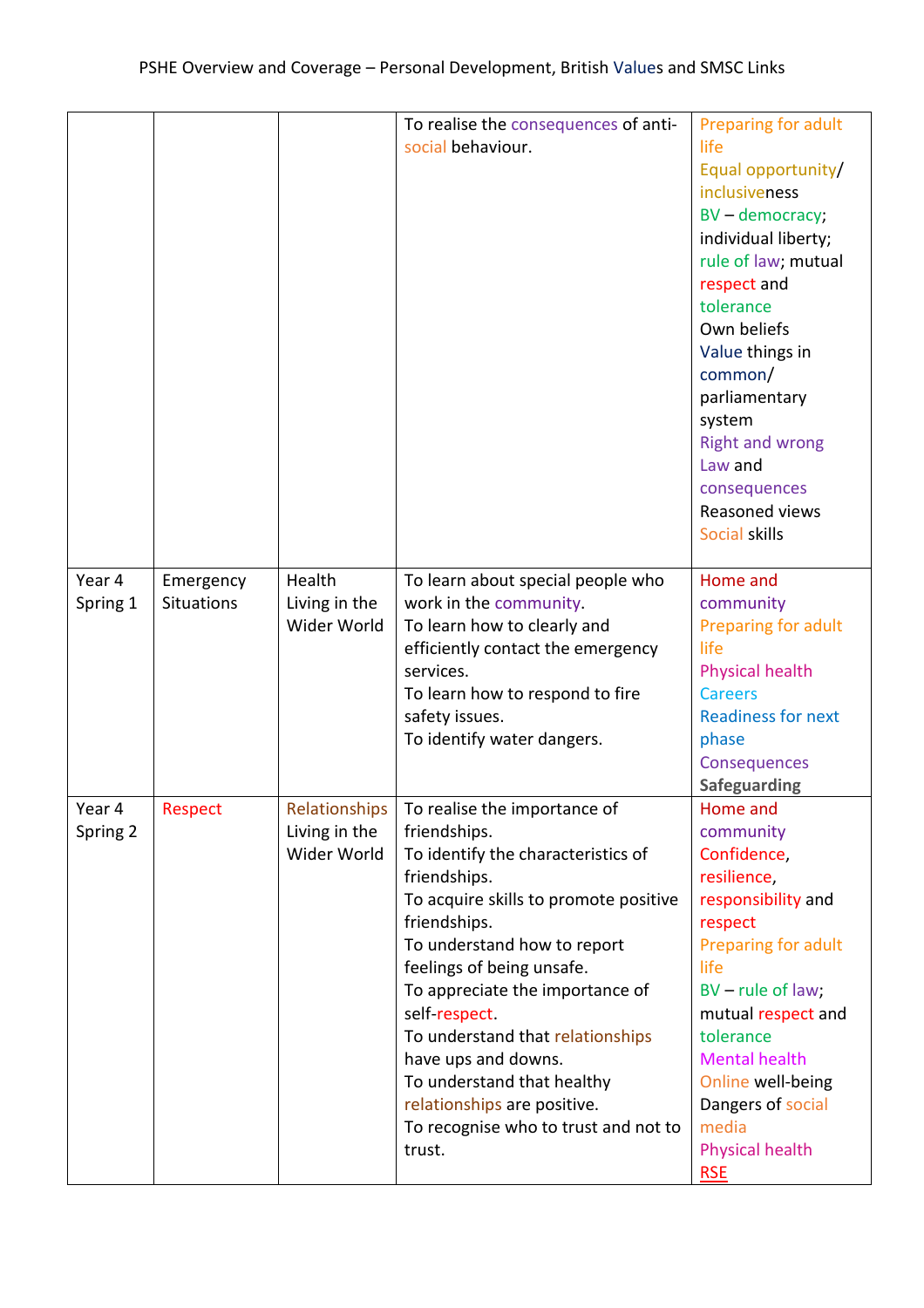|                |                    |               | To understand why and how rules      | <b>Safeguarding</b>       |
|----------------|--------------------|---------------|--------------------------------------|---------------------------|
|                |                    |               | and laws protect them.               | <b>Right and wrong</b>    |
|                |                    |               |                                      | Law                       |
|                |                    |               |                                      | Consequences              |
|                |                    |               |                                      | Reasoned views            |
|                |                    |               |                                      | Positive relationships    |
| Year 4         | Money              | Living in the | To know that money comes from        | Home and                  |
| Summer         | <b>Matters</b>     | Wider World   | different sources.                   | community                 |
| 1              |                    |               | To know the role that money plays    | Responsibility            |
|                |                    |               | in our lives.                        | <b>Readiness for next</b> |
|                |                    |               | To develop an initial understanding  | phase                     |
|                |                    |               | of interest, loan, debt and tax.     | Social skills             |
|                |                    |               |                                      | Preparing for adult       |
|                |                    |               |                                      | life                      |
| Year 4         | <b>Falling Out</b> | Relationships | To know the importance of            | Home and                  |
| Summer         | and Making         | Living in the | friendships to happiness             | community                 |
| $\overline{2}$ | Up                 | Wider World   | To know the characteristics of       | Confidence,               |
|                |                    |               | friendships                          | resilience,               |
|                |                    |               | To understand that friendships have  | responsibility and        |
|                |                    |               | ups and downs.                       | respect                   |
|                |                    |               | To realise the consequences of anti- | Preparing for adult       |
|                |                    |               | social behaviour.                    | life                      |
|                |                    |               | To understand that healthy           | BV - mutual respect       |
|                |                    |               | relationships are positive.          | and tolerance             |
|                |                    |               | To recognise who to trust and not to | Flourishing-              |
|                |                    |               | trust.                               | developing character      |
|                |                    |               | To know what boundaries are          | <b>Mental health</b>      |
|                |                    |               | important.                           | Value things in           |
|                |                    |               |                                      | common                    |
|                |                    |               |                                      | <b>Right and wrong</b>    |
|                |                    |               |                                      | Law                       |
|                |                    |               |                                      | Consequences              |
|                |                    |               |                                      | Reasoned views            |
|                |                    |               |                                      | Social skills             |
|                |                    |               |                                      | Positive relationships    |

| Year/  | Topic      | Strand        | <b>Key Objectives</b>               | <b>Cultural Capital</b> |
|--------|------------|---------------|-------------------------------------|-------------------------|
| Term   |            |               |                                     | <b>SMSC</b>             |
|        |            |               |                                     | <b>British Values</b>   |
|        |            |               |                                     | Personal                |
|        |            |               |                                     | Development             |
| Year 5 | Body Image | Relationships | To understand the importance of     | Home and                |
| Autumn |            | Health        | respect.                            | community               |
|        |            |               | To understand the risks of inactive | Confidence,             |
|        |            |               | lifestyles.                         | resilience,             |
|        |            |               | To understand the importance of     | responsibility and      |
|        |            |               | self-respect.                       | respect                 |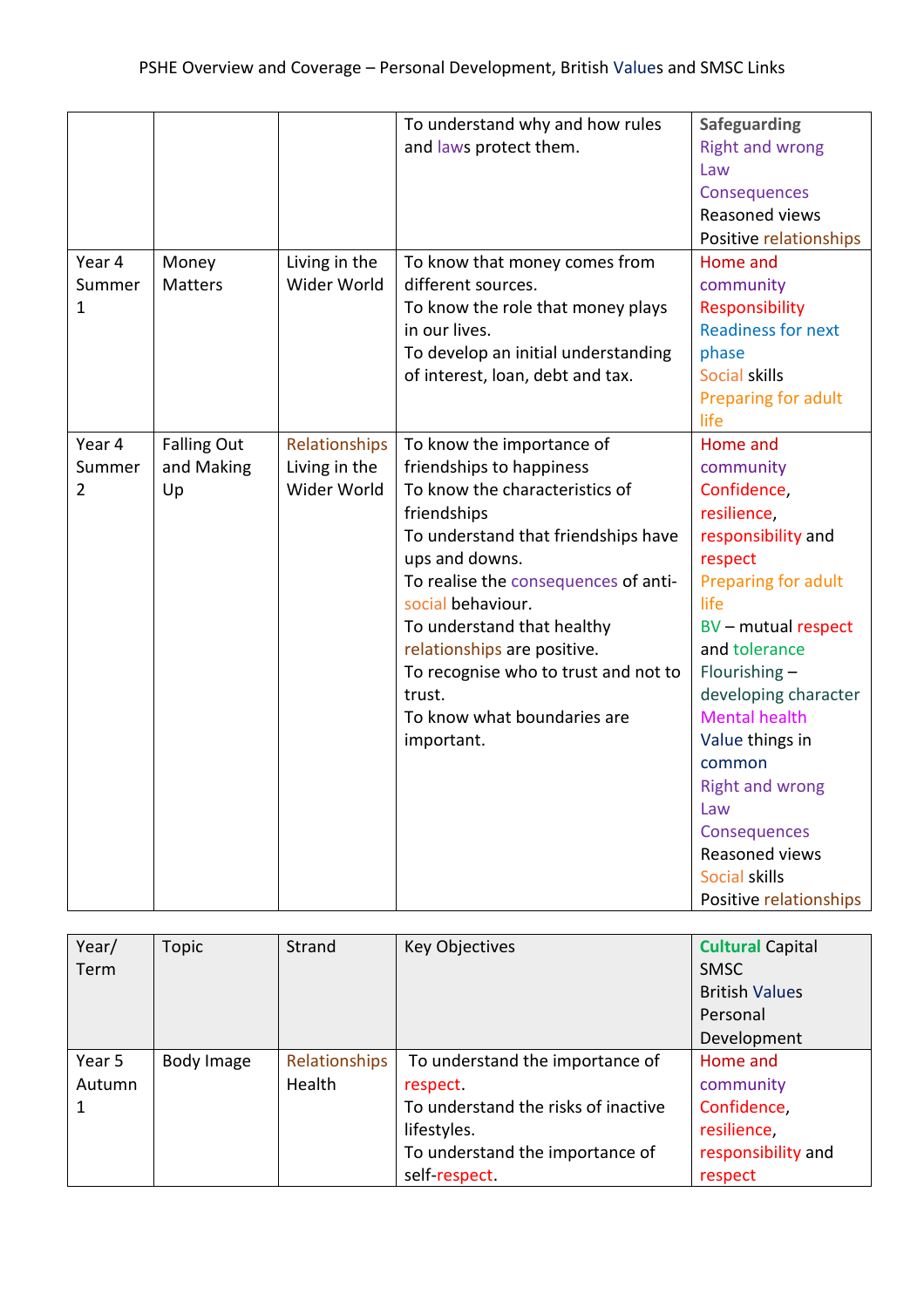|                   |                  |                              | To know that body image has                                 | Preparing for adult         |
|-------------------|------------------|------------------------------|-------------------------------------------------------------|-----------------------------|
|                   |                  |                              | changed throughout the ages.                                | life                        |
|                   |                  |                              | To know that the internet can be a                          | Equal opportunity/          |
|                   |                  |                              | negative place.                                             | inclusive                   |
|                   |                  |                              | To know what constitutes a healthy                          | BV - mutual respect         |
|                   |                  |                              | diet.                                                       | and tolerance               |
|                   |                  |                              | To know how to become a                                     | Flourishing-                |
|                   |                  |                              | discerning consumer of information.                         | developing character        |
|                   |                  |                              | To understand the importance of                             | <b>Mental health</b>        |
|                   |                  |                              | respecting others.                                          | Online well-being           |
|                   |                  |                              |                                                             | Dangers of mobile/          |
|                   |                  |                              |                                                             | social media                |
|                   |                  |                              |                                                             | <b>Physical health</b>      |
|                   |                  |                              |                                                             | Respect own beliefs         |
|                   |                  |                              |                                                             | Respond positively          |
|                   |                  |                              |                                                             | Social skills               |
|                   |                  |                              |                                                             | Positive relationships      |
|                   |                  |                              |                                                             | <b>RSE</b>                  |
| Year <sub>5</sub> | Bereavement      | Relationships                | To be able to recognise and talk                            | Home and                    |
| Autumn            | and Loss         | Health                       | about emotions.                                             | community                   |
| 2                 |                  |                              | To appreciate the characteristics of                        | Confidence,                 |
|                   |                  |                              | healthy family life.                                        | resilience,                 |
|                   |                  |                              | To know that families can be                                | responsibility, and         |
|                   |                  |                              | different.                                                  | respect                     |
|                   |                  |                              | To explore the ways that other                              | <b>Preparing for adult</b>  |
|                   |                  |                              | cultures celebrate life and loss.                           | life                        |
|                   |                  |                              |                                                             | Equal opportunity/          |
|                   |                  |                              |                                                             | inclusiveness               |
|                   |                  |                              |                                                             | $BV$ – democracy/           |
|                   |                  |                              |                                                             | mutual respect and          |
|                   |                  |                              |                                                             | tolerance                   |
|                   |                  |                              |                                                             | <b>Mental health</b>        |
|                   |                  |                              |                                                             | Respect beliefs and         |
|                   |                  |                              |                                                             | faith                       |
|                   |                  |                              |                                                             | Influences, cultural        |
|                   |                  |                              |                                                             | range, valuing things       |
|                   |                  |                              |                                                             | in common                   |
|                   |                  | Health                       |                                                             | Positive relationships      |
| Year 5            | <b>Fake News</b> |                              | To critically examine what is<br>presented in social media. | Home and                    |
| Spring 1          |                  | Living in the<br>Wider World | To understand how to be a                                   | community                   |
|                   |                  |                              |                                                             | Respect                     |
|                   |                  |                              | discerning consumer.                                        | Preparing for adult<br>life |
|                   |                  |                              | To know where and how to report                             | $BV$ – individual           |
|                   |                  |                              | concerns.                                                   | liberty                     |
|                   |                  |                              | To know what a stereotype is.                               | <b>Mental health</b>        |
|                   |                  |                              |                                                             |                             |
|                   |                  |                              |                                                             | Online well-being           |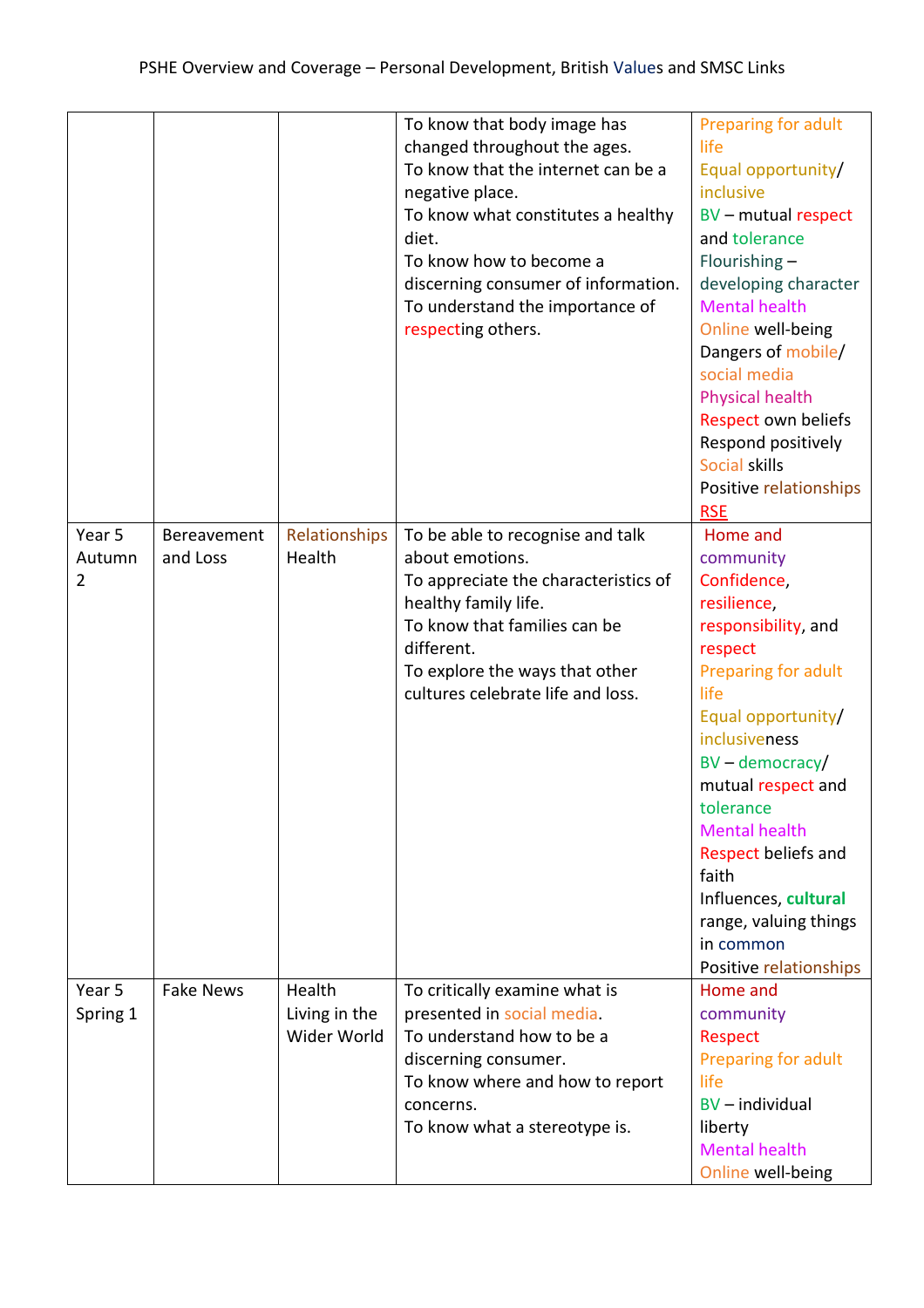|          |                 |               |                                     | Dangers of mobile         |
|----------|-----------------|---------------|-------------------------------------|---------------------------|
|          |                 |               |                                     | and social media          |
|          |                 |               |                                     | <b>Readiness for next</b> |
|          |                 |               |                                     | phase                     |
|          |                 |               |                                     | Reflect own beliefs       |
|          |                 |               |                                     | <b>Right and wrong</b>    |
|          |                 |               |                                     | Law                       |
|          |                 |               |                                     | Consequences              |
|          |                 |               |                                     | Reasoned views            |
| Year 5   | Life in Plastic | Living in the | To understand what improves and     | Home and                  |
| Spring 2 |                 | Wider World   | harms the environments.             | community                 |
|          |                 |               | To understand the way that plastics | Responsibility and        |
|          |                 |               | affect the planet.                  | respect                   |
|          |                 |               | To understand the benefits of       | Preparing for adult       |
|          |                 |               | physical exercise.                  | life                      |
|          |                 |               | To identify the ways that resources | Physical health           |
|          |                 |               | can be reduced and recycled.        |                           |
|          |                 |               | To understand that people and       |                           |
|          |                 |               | living things have rights.          |                           |
| Year 5   | Puberty         | Relationships | To know the key facts about         | <b>RSE</b>                |
| Summer   |                 | Health        | puberty.                            | Confidence                |
| 1        |                 |               | To know about personal hygiene      | Preparing for adult       |
|          |                 |               | and germs.                          | life                      |
|          |                 |               | To know that each person's body     | <b>Physical health</b>    |
|          |                 |               | belongs to them.                    | <b>Readiness for next</b> |
|          |                 |               |                                     | phase                     |
|          |                 |               |                                     | Positive relationships    |
|          |                 |               |                                     | <b>Respect</b>            |
|          |                 |               |                                     | <b>Safeguarding</b>       |
| Year 5   | Changes in      | Relationships | To identify the characteristics of  | Home and                  |
| Summer   | Friendships     |               | friendships.                        | community                 |
| 2        |                 |               | To know how important friendships   | Confidence,               |
|          |                 |               | are in making us happy.             | resilience,               |
|          |                 |               | To know how to report concerns or   | responsibility and        |
|          |                 |               | abuse.                              | respect                   |
|          |                 |               | To understand that the internet can | Preparing for adult       |
|          |                 |               | be negative.                        | life                      |
|          |                 |               |                                     | BV - mutual respect       |
|          |                 |               |                                     | and tolerance             |
|          |                 |               |                                     | Flourishing-              |
|          |                 |               |                                     | developing character      |
|          |                 |               |                                     | <b>Mental health</b>      |
|          |                 |               |                                     | Dangers of mobile/        |
|          |                 |               |                                     | social media              |
|          |                 |               |                                     | Value things in           |
|          |                 |               |                                     | common                    |
|          |                 |               |                                     | Social skills             |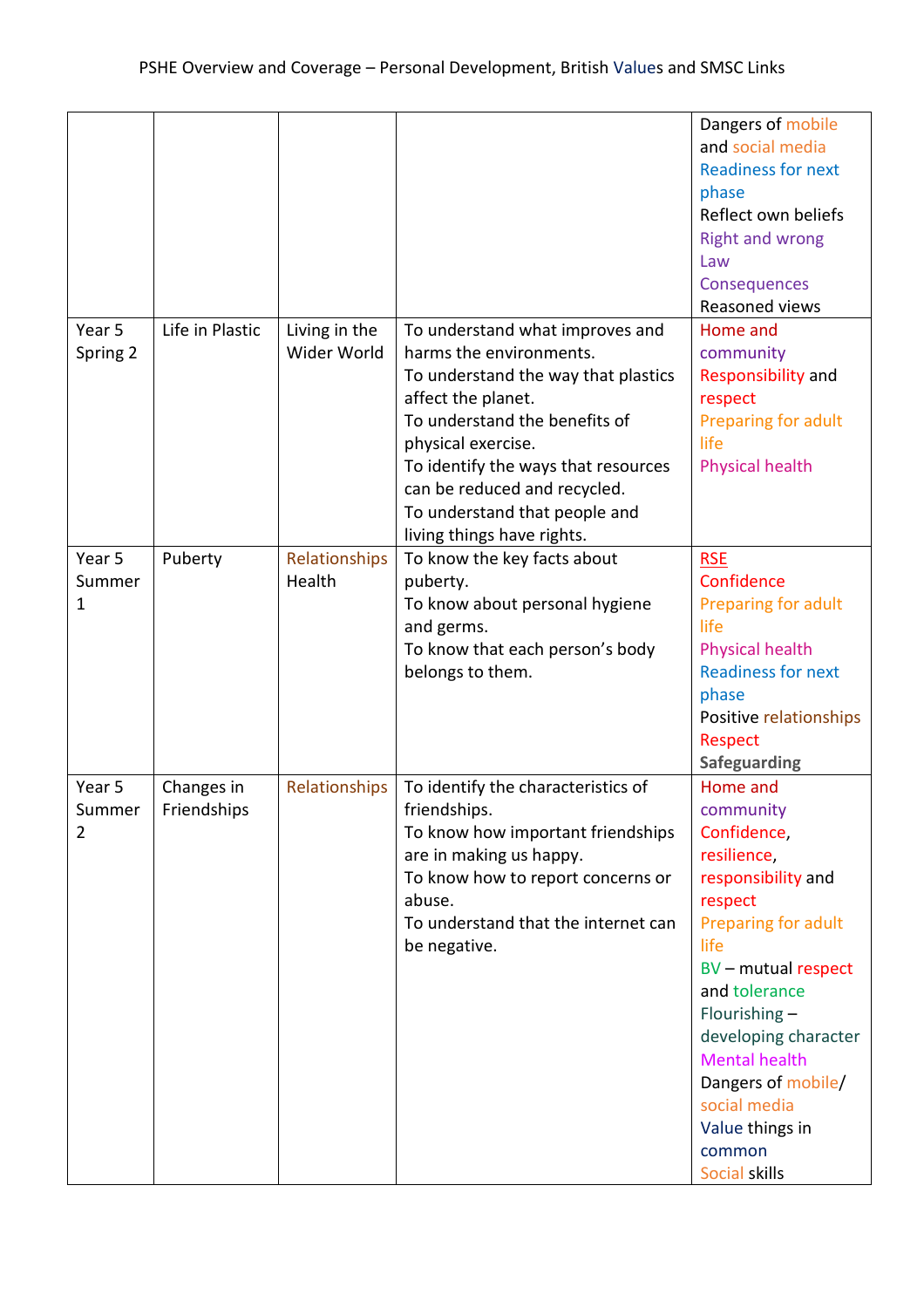|  |  | Positive relationships |
|--|--|------------------------|
|  |  | Preparing for the      |
|  |  | next phase             |
|  |  | Safeguarding           |

| Year/<br>Term                      | <b>Topic</b>                      | Strand                  | <b>Key Objectives</b>                                                                                                                                                                                                                                                             | <b>Cultural Capital</b><br><b>SMSC</b><br><b>British Values</b><br>Personal<br>Development                                                                                                                                                                                                                                                                                    |
|------------------------------------|-----------------------------------|-------------------------|-----------------------------------------------------------------------------------------------------------------------------------------------------------------------------------------------------------------------------------------------------------------------------------|-------------------------------------------------------------------------------------------------------------------------------------------------------------------------------------------------------------------------------------------------------------------------------------------------------------------------------------------------------------------------------|
| Year 6<br>Autumn<br>$\mathbf{1}$   | Drugs and<br>Alcohol<br>Education | Health                  | To know the facts about legal and<br>illegal harmful substances.<br>To know what is meant by the term<br>'habit'.<br>To know that pressure to misbehave<br>can come from many sources.<br>To know how to make informed<br>choices.<br>To understand the role that money<br>plays. | Home and<br>community<br>Confidence,<br>responsibility,<br>respect<br>Preparing for adult<br>life<br>$BV$ – rule of law<br><b>Mental health</b><br>Online well-being<br>Dangers of mobile/<br>social media<br><b>Physical health</b><br><b>Careers</b><br><b>Readiness for next</b><br>phase<br>Influences<br><b>Right and wrong</b><br>Law<br>Consequences<br>Reasoned views |
| Year 6<br>Autumn<br>$\overline{2}$ | Sex Education                     | Relationships<br>Health | To know key facts about puberty.<br>To know that families are important<br>to children.<br>To know that each person's body<br>belongs to them.<br>To know practical steps to improving<br>relationships.<br>To know how to report concerns or<br>abuse.                           | <b>RSE</b><br>Home<br>Responsibility and<br>respect<br>Preparing for adult<br>life<br>BV - individual<br>liberty; mutual<br>respect and<br>tolerance<br><b>Physical health</b><br><b>Safeguarding</b><br><b>Right and wrong</b><br>Law<br>Consequences<br>Positive relationships                                                                                              |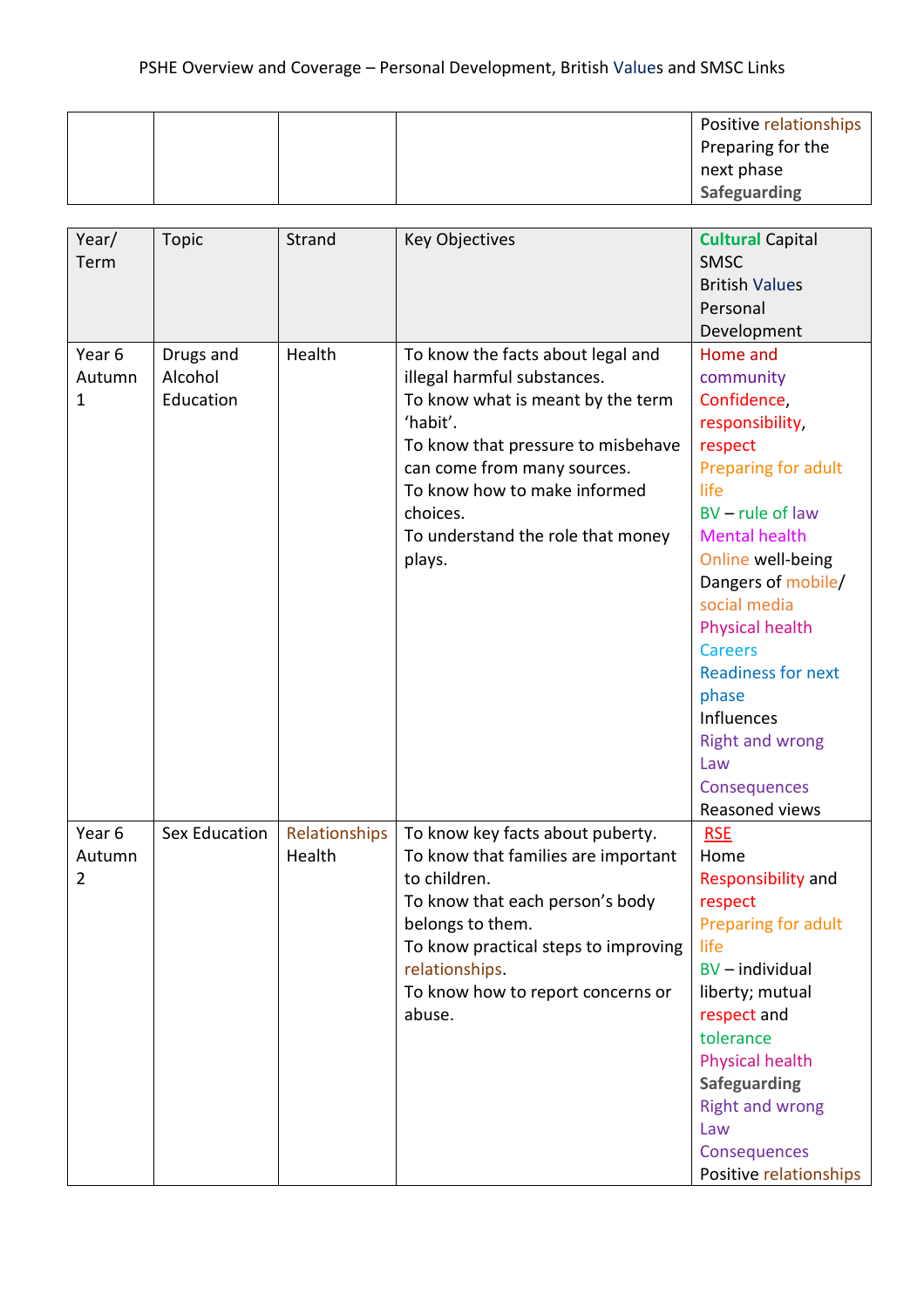| Year 6           | Mental and                          | Health        | To understand that mental well-                         | Home                        |
|------------------|-------------------------------------|---------------|---------------------------------------------------------|-----------------------------|
| Spring 1         | Emotional                           |               | being is a part of everyday life.                       | Confidence,                 |
|                  | Health                              |               | To understand that there is a normal                    | resilience                  |
|                  |                                     |               | range of emotions.                                      | Preparing for adult         |
|                  |                                     |               | To know that it is common for                           | life                        |
|                  |                                     |               | people to experience mental ill                         | Flourishing $-$             |
|                  |                                     |               | health.                                                 | developing character        |
|                  |                                     |               | To know how to judge if feelings are                    | <b>Mental health</b>        |
|                  |                                     |               | appropriate and proportionate.                          | <b>Physical health</b>      |
|                  |                                     |               | To know some simple self-care                           | <b>Readiness for next</b>   |
|                  |                                     |               | techniques.                                             | phase                       |
|                  |                                     |               | To understand the benefits of                           | Preparing for adult         |
|                  |                                     |               | physical exercise.                                      | life                        |
|                  |                                     |               | To know the benefits of an active                       | <b>Safeguarding</b>         |
|                  |                                     |               | lifestyle.                                              |                             |
|                  |                                     |               | To know the importance of regular                       |                             |
|                  |                                     |               | exercise.                                               |                             |
|                  |                                     |               | To understand the importance of                         |                             |
|                  |                                     |               | sufficient good quality sleep.                          |                             |
|                  |                                     |               | To understand that isolation and                        |                             |
|                  |                                     |               | loneliness can affect children.                         |                             |
|                  |                                     |               | To know where and how to seek                           |                             |
|                  |                                     |               | support.                                                |                             |
| Year 6           | Global                              | Living in the | To understand what improves and                         | Home and                    |
| Spring 2         | Sustainable                         | Wider World   | harms the environment.                                  | community                   |
|                  | Development                         |               | To understand that there are basic                      | Responsibility and          |
|                  | Goals                               |               | human rights shared by people and                       | respect                     |
|                  |                                     |               | societies.                                              | Preparing for adult         |
|                  |                                     |               | To understand that resources can be                     | life                        |
|                  |                                     |               | allocated in different ways.                            | BV - mutual respect         |
|                  |                                     |               | To understand that they have                            | and tolerance               |
|                  |                                     |               | different kinds of responsibilities.                    | <b>Respect for faiths</b>   |
|                  |                                     |               |                                                         | Influences                  |
|                  |                                     |               |                                                         | <b>Cultural range</b>       |
|                  |                                     |               |                                                         | Value things in             |
|                  |                                     |               |                                                         | common                      |
|                  |                                     |               |                                                         | <b>Right and wrong</b>      |
|                  |                                     |               | To know that the internet is an                         | Consequences                |
| Year 6<br>Summer | E-Safety and<br><b>Social Media</b> | Relationships |                                                         | Home and                    |
|                  |                                     |               | integral part of life.                                  | community<br>Confidence,    |
| 1                |                                     |               | To recognise that the internet can<br>also be negative. |                             |
|                  |                                     |               | To understand the importance of                         | resilience,                 |
|                  |                                     |               |                                                         | responsibility and          |
|                  |                                     |               | keeping personal information<br>private.                | respect                     |
|                  |                                     |               | To begin to understand the concept                      | Preparing for adult<br>life |
|                  |                                     |               | of privacy.                                             |                             |